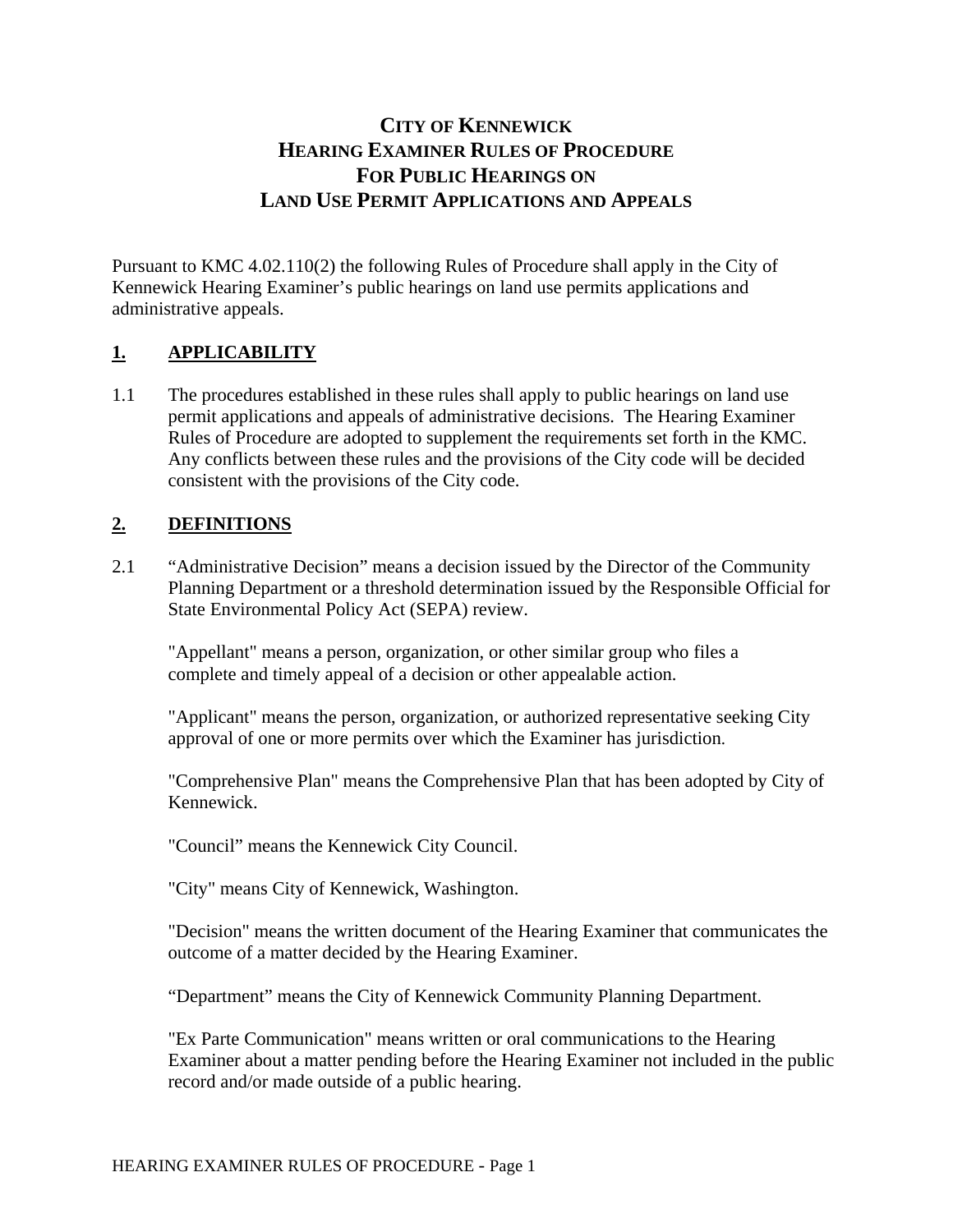"Hearing" means the open record public proceeding at which testimony and exhibits of evidence are presented to the Hearing Examiner on a land use permit application or appeal.

"Hearing Examiner" or "Examiner" means the Hearing Examiner or the Hearing Examiner Pro Tem of the City of Kennewick.

"Interested Person" means any individual, partnership, corporation, association, or public or private organization that may be affected by proceedings before the Hearing Examiner. The term shall include any party in a contested case.

"Jurisdiction" means the legal authority of the Examiner to consider and decide the correct outcome of a given matter.

"KMC" means the Kennewick Municipal Code.

"Motion" means a written request made to the Hearing Examiner for an order or other ruling.

"Notice of Decision" means the letter or coversheet prepared by City Staff that accompanies the Decision upon issuance.

"Open Record Hearing" is a proceeding on a land use permit request or a hearing on an administrative appeal in which evidence is offered and the complete record on which the City's decision is based is created.

"Party" means the Applicant, and/or Appellant, and City representatives involved in a given matter before the Examiner. It can also include persons with property interest in the subject property.

"Party of Record" means:

- a. Any person who testifies at a hearing;
- b. Persons submitting written testimony about a matter pending before the Examiner; and/or
- c. Persons who have signed a sign-up sheet at the hearing.
- d. "Party of record" includes the Applicant, Appellant, and City Staff.

"Record" means the oral testimony and written exhibits admitted in evidence before or at a hearing. Occasionally, at the Examiner's discretion, documents not available at the time of hearing are identified prior to adjournment and admitted in the record. The audio recording of the proceeding shall be included in the record.

"Staff" means any staff member of the City of Kennewick who participates in a hearing or the preparation of hearing before the Hearing Examiner.

"Subject property" means the real property that is the subject of the land use permit application or appeal.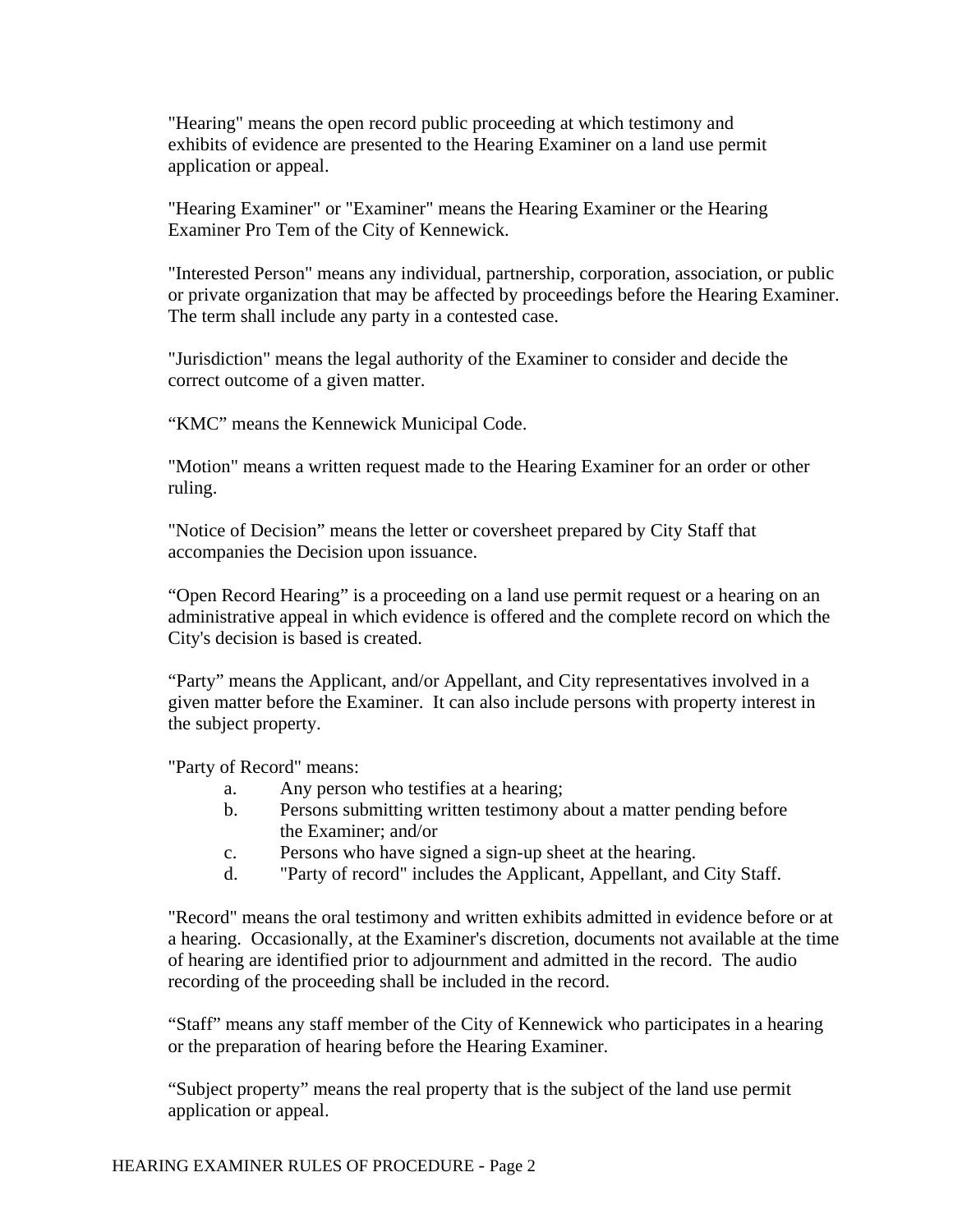## **3. JURISDICTION**

- 3.1 The Hearing Examiner's jurisdiction is limited to those issues expressly identified by City of Kennewick Ordinance, or other appropriate delegations of authority from the City's legislative body to the Hearing Examiner as established by KMC 4.02.080 and other sections of the KMC.
- 3.2 Timely filing of an appeal is required for the Examiner to acquire jurisdiction in an appeal.
- 3.3 Any party may challenge the Examiner's legal authority to hear any case on jurisdictional grounds, or the Examiner may independently raise the jurisdictional issue. If the Examiner lacks jurisdiction, the matter cannot be heard and decided by the Examiner.

## **4.** *EX PARTE* **COMMUNICATION**

- 4.1 Except as provided in 4.4 below, no person, nor agent, employee, or representative of any person who is an interested party in a matter currently pending before the Examiner shall communicate *ex parte*, directly or indirectly, with the Hearing Examiner concerning the merits of the matter or any factually related issues.
- 4.2 The Examiner shall not communicate ex parte directly or indirectly with any person, agent, employee, or representative of any person who is an interested party in an application currently pending before the Examiner concerning the merits of the pending application or any factually related application.
- 4.3 If a prohibited ex parte communication is made to or by the Examiner, such communication shall be publicly disclosed at hearing. The Examiner shall exercise proper discretion as to whether to disqualify himself or herself as Examiner for that particular hearing.
- 4.4 Communications regarding scheduling and logistics are permitted on an *ex parte* basis. Permitted *ex parte* procedural communications should be directed to the Examiner via the Community Planning Department.

## **5. NATURE OF PROCEEDINGS**

- 5.1 Expeditious Proceedings. To the extent practicable and consistent with the requirements of law, public hearings shall be conducted expeditiously. In the conduct of all proceedings, the Hearing Examiner, City staff, and all parties, agents, and witnesses shall make every effort at each stage of a proceeding to avoid delay.
- 5.2 Frequency of Hearings. Hearings will be scheduled to occur on the second Monday of each month. Additional hearing dates may be scheduled by arrangement as appropriate. If more than one matter is to be heard in a given docket, the Hearing Examiner shall have discretion in setting the agenda.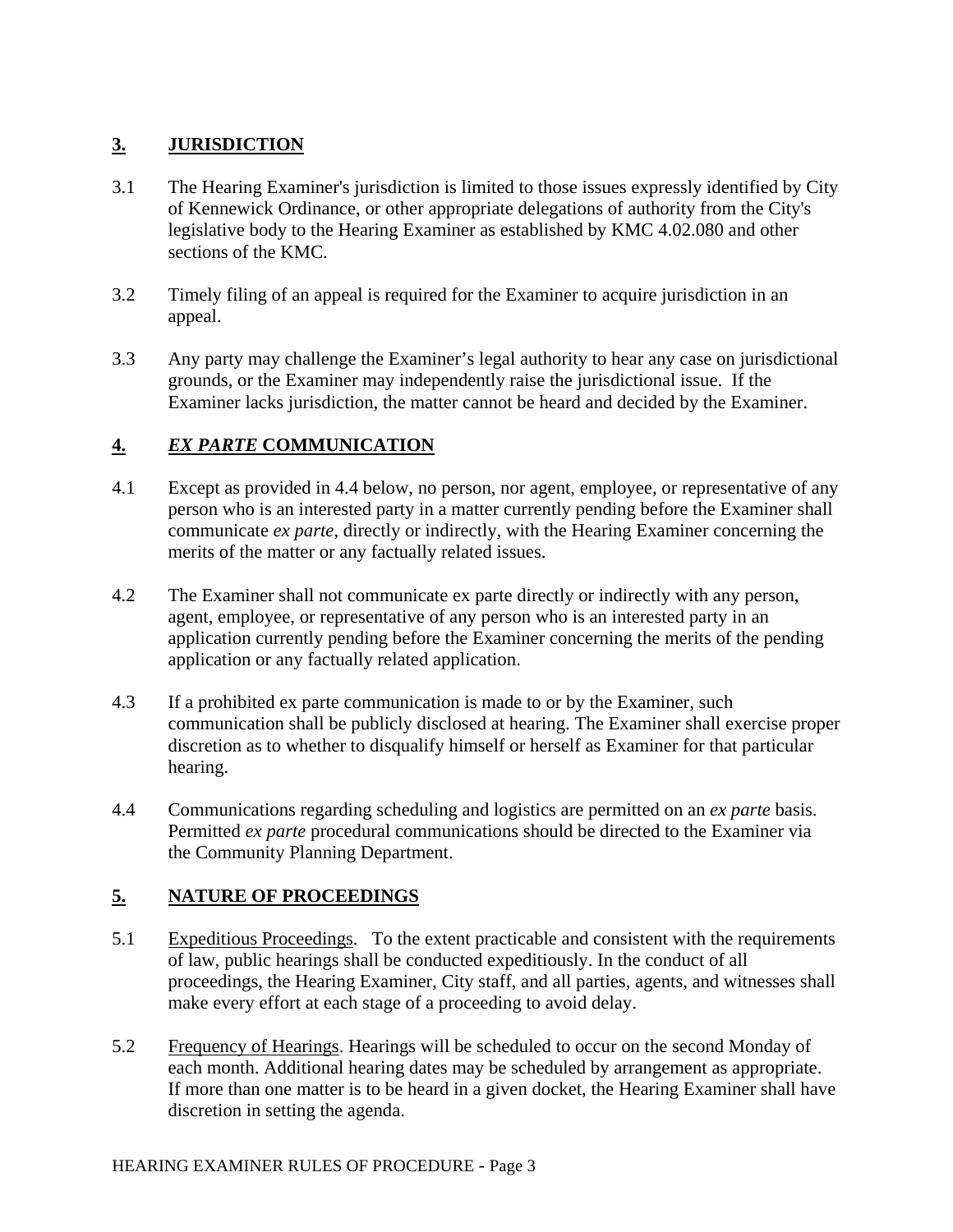- 5.3 Site Visit (or Inspection). The Hearing Examiner may visit the site of the proposed development before or after the hearing, at his/her discretion. The site visit is not part of the record. Failure to inspect the site will not render the Hearing Examiner's decision void. The Examiner shall not discuss the property or the pending matter with any person during any site visit.
- 5.4 Record of Hearing.
	- a. Hearings shall be electronically recorded and such recordings shall be part of the official case record. Copies of the electronic recordings of a proceeding shall be made available to the public within three business days of a request. The reasonable cost of such copying shall be paid by the requester. No minutes of the hearing will be kept.
	- b. Copies of written materials in the record may be obtained by any interested person who shall be responsible for paying the cost of reproducing such material.
- 5.5 Computation of Time. Computation of any period of time prescribed or allowed by these rules, the ordinances of the City of Kennewick, and the laws of the State of Washington shall begin with the first day following the day on which the act or event initiating such period of time shall have occurred. If the last day of the period so computed is a Saturday, Sunday, or holiday, the period shall run until the end of the next business day.

## **6. RIGHTS AND RESPONSIBILITIES OF PARTIES**

- 6.1 Rights of City Staff. The City staff shall be allowed to present evidence and testimony, to object, make motions, arguments, recommendations, to cross examine witnesses and shall have all other rights essential to a fair hearing consistent with local and state law.
- 6.2 Rights of Applicant and Appellant. Applicants and Appellants shall receive adequate notice, and be allowed to cross examine witnesses, present evidence, objections, motions, arguments, and all other rights essential to a fair hearing consistent with local and state law. The Applicant shall have timely access to the City's staff report.
- 6.3 Rights of Interested Persons. Every interested person shall be allowed to present relevant evidence and testimony at a hearing. The Hearing Examiner may impose reasonable limitations on the number of witnesses heard and the nature and length of their testimony. The rights of interested persons to cross examine, object, submit motions and arguments shall be at the discretion of the Hearing Examiner.
- 6.4 Responsibilities of City Staff. The City Staff shall: provide notice of Hearing consistent with City Code; provide a staff report and other relevant documentation, including submittals from the Applicant and/or Appellant, to the Hearing Examiner and the Applicant or Appellant at least seven (7) days prior to the scheduled hearing; shall be responsible for electronically recording the proceedings; and shall maintain possession of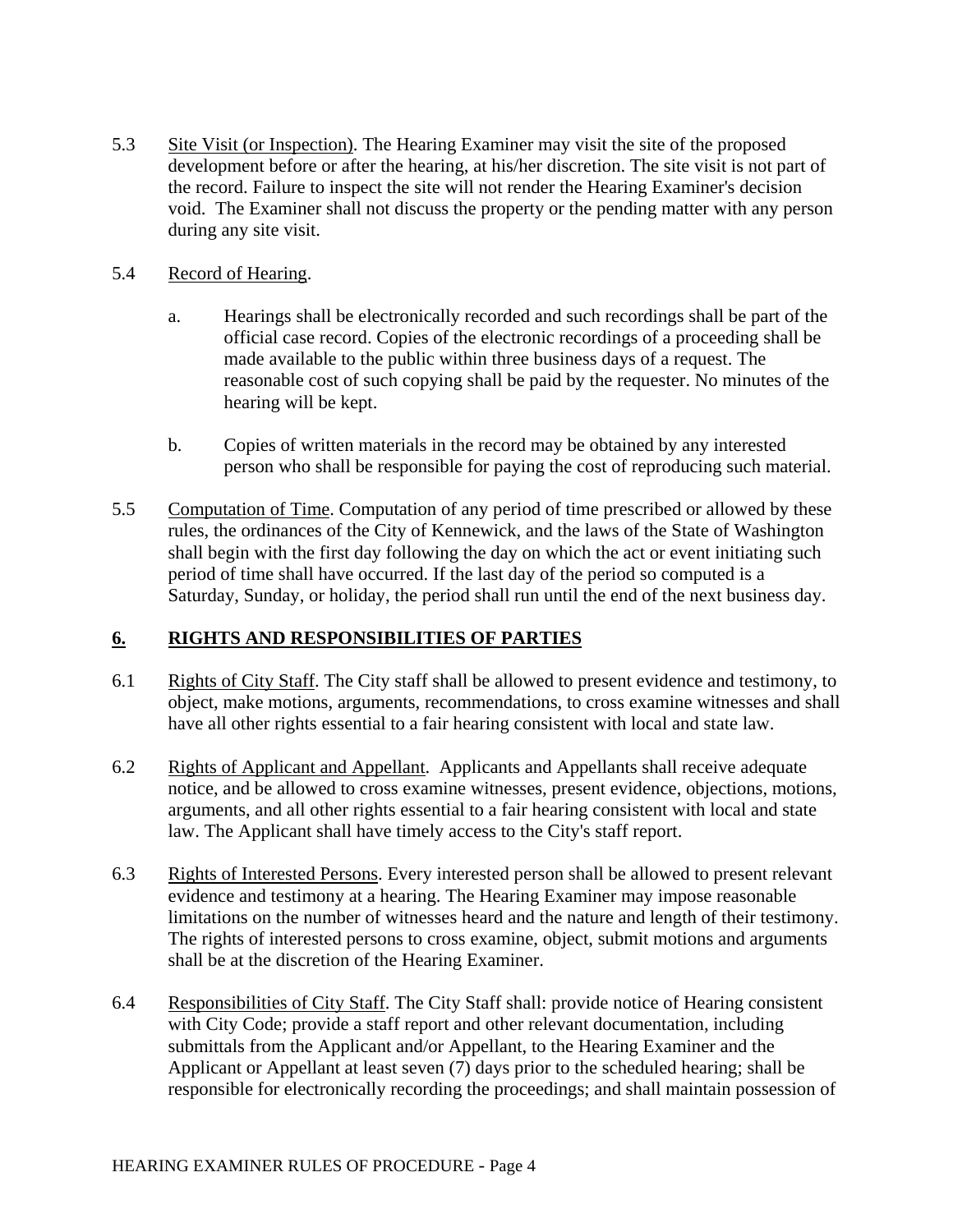the official record in each matter. The City Staff shall provide all Interested Parties with access to these Rules of Procedure.

- 6.5 Responsibilities of Applicant. The Applicant or his/her representative shall, prior to the hearing, familiarize himself/herself with the criteria for review; provide the Hearing Examiner with any material that supports his/her case; be prepared to present his/her case; and, to be prepared to answer questions from the Hearing Examiner and other parties.
- 6.6 Responsibilities of Appellant. An Appellant has the same responsibilities as an Applicant, with the following additional responsibilities. The Appellant shall provide City Staff a concise and comprehensible written statement of the issues on appeal prior to the hearing.
- 6.7 Responsibilities of All Parties. Parties, witnesses, and observers at any hearing shall conduct themselves with civility and deal courteously with all persons involved in the proceedings. Cheering, clapping, booing, and calling out from the audience are discouraged, as they are unnecessary and disruptive. Failure to conduct oneself in a civil and courteous manner may result in ejection from the hearing.
- 6.8 Time Limits on Witness Testimony. If the Hearing Examiner determines that testimony is repetitious or irrelevant to the issues of the case, the Examiner may impose reasonable limitations on the number of witnesses and on the nature and length of testimony. The Hearing Examiner shall control the amount and style of cross-examination in situations where it is permitted for full disclosure of the facts.

## **7. PRESIDING OFFICIAL**

- 7.1 The Hearing Examiner shall preside over hearings and shall have the authority and duties granted to him/her in state of Washington statutes, the KMC, and other City ordinances. Included in the duties of the Hearing Examiner are:
	- a. to conduct fair and impartial hearings;
	- b. to take all necessary action to avoid delay in the disposition of proceedings;
	- c. to maintain order;
	- d. to administer oaths;
	- e. to rule upon offers of proof and receive evidence;
	- f. to regulate the course of the hearing and the conduct of the parties and their agents;
	- g. to question any party presenting testimony at the hearing;
	- h. to hold conferences for settlement, simplification of the issues, or any other proper purpose;
	- i. to consider and rule upon all procedural and other motions appropriate to the proceedings; and,
	- j. to make and file recommendations or decisions, consistent with the KMC and laws of the State of Washington.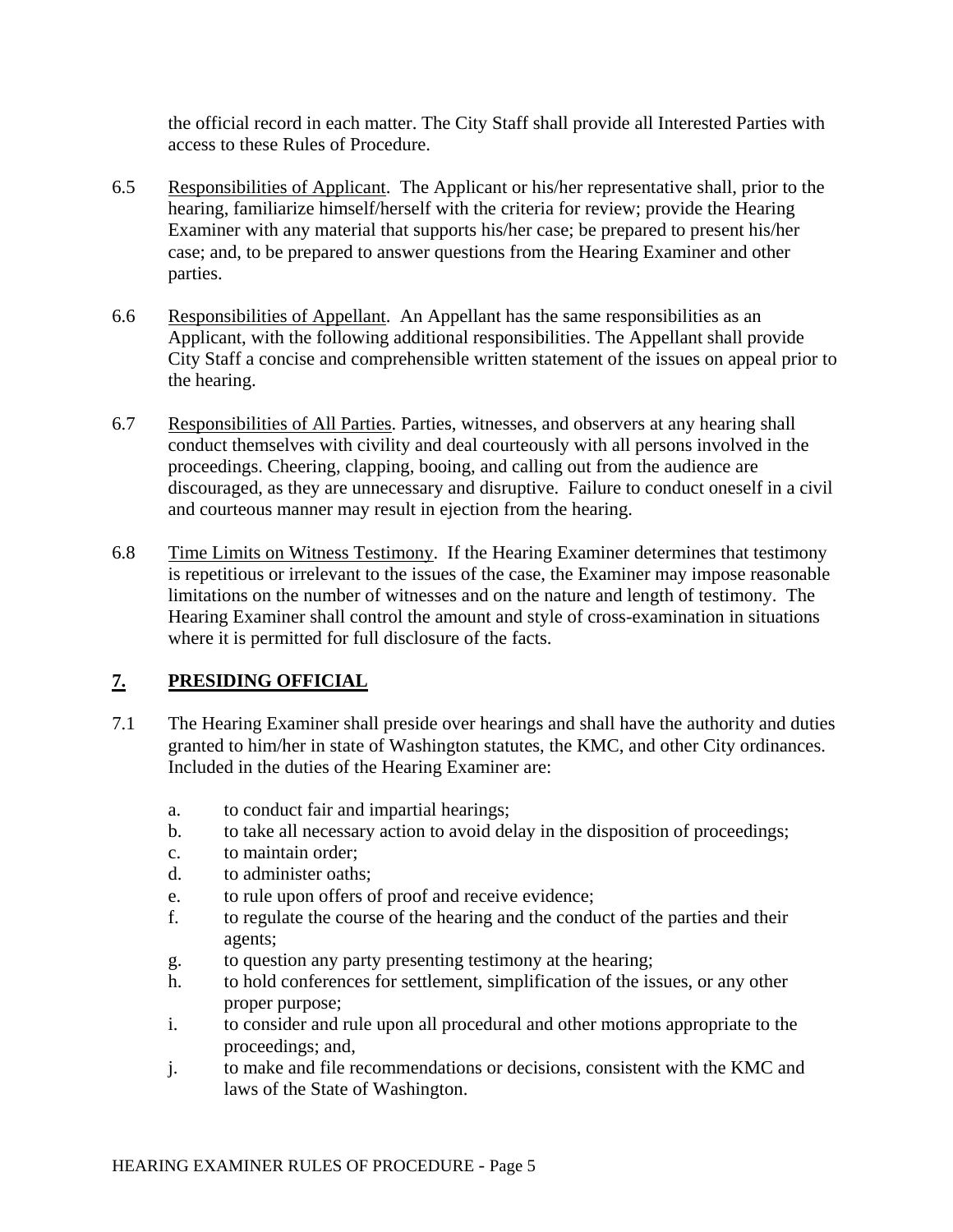7.2 Freedom from Interference. In the performance of adjudicative functions, the Hearing Examiner shall not be subject to direct or indirect influence from any elected official, officer, employee, or agent of any City department.

## **8. APPEAL HEARINGS**

### 8.1 Pre-hearing Conference.

- a. The Hearing Examiner, at his/her own order discretion or at the request of a party, may hold a conference prior to the hearing to consider:
	- (1) Identification, clarification, and simplification of the issues;
	- (2) Disclosure of witnesses to be called and exhibits to be presented;
	- (3) Motions; and/or
	- (4) Other matters deemed by the Hearing Examiner appropriate for the orderly and expeditious disposition of the proceedings.
- b. Pre-hearing conferences may be held by telephone conference call.
- c. The Applicant, Appellant, and City Staff shall receive notice of any pre-hearing conference. Notice may be written or oral.
- d. The Applicant, Appellant, and City Staff shall participate in any pre-hearing conference unless they waive the right to be present and are granted permission by the Hearing Examiner not to attend.
- e. Following the pre-hearing conference, the Hearing Examiner may issue an order reciting the actions taken or ruling on motions made at the conference. The prehearing Order will be made part of the record.
- f. Pre-hearing orders may not be appealed until the Hearing Examiner issues an appeal decision.
- 8.2 Timeliness. To be considered timely filed, an appeal must be received no later than 4:30 p.m. on the last day of the appeal period. The appeal must be filed with the Kennewick Planning Department at 210 W. 6th Avenue, Kennewick, Washington 99336-0108.
- 8.3 Fee. Any filing fee as required by the City of Kennewick Fee Schedule shall accompany an appeal for it to be timely filed.
- 8.4 Contents of Appeals. An appeal must be in writing and contain the following:
	- a. A brief statement as to how the Appellant is significantly affected by or interested in the matter being appealed;
	- b. A brief statement of the Appellant's issues on appeal, noting Appellant's specific objections to the decision or action being appealed;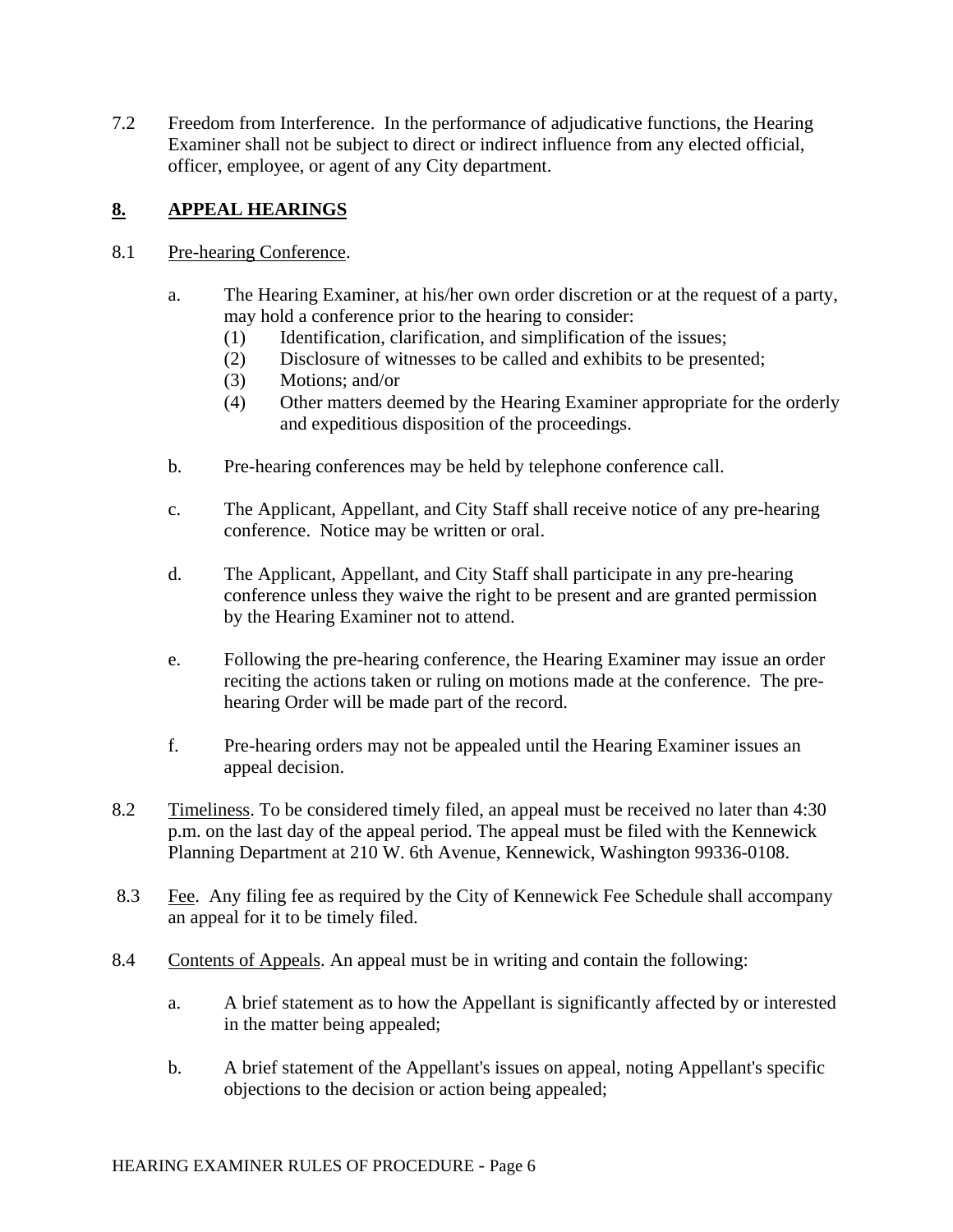- c. The specific relief requested, such as reversal or modification;
- d. Signature, address, and phone number of the Appellant, and name and address of Appellant's designated representative, if any.
- 8.5 Briefs. Briefs or other memoranda of law, limited to the specific issues set forth in the Appellant's statement of appeal, may be submitted by the parties in support of or in response to an appeal. Each party is permitted one primary brief not exceeding fifteen (15) double-spaced pages in length. In addition, the Appellant may submit a reply brief not exceeding ten (10) pages in length. The Hearing Examiner may, in his/her discretion, waive or modify these page limits at the request of either of the parties in order to accommodate complex legal and factual issues.
- 8.6 Motions. Motions and responses to motions are not to exceed fifteen (15) double-spaced pages in length without prior approval of the Hearing Examiner.
- 8.7 Designated Appellant Representative. If an appeal is filed by several individuals or a group, one individual shall be designated to be its representative, who shall be made known to the Hearing Examiner. Notice or other communication to the party representative shall be considered notice to the party.

### **9. PROCEDURE FOR OPEN RECORD HEARINGS**

- 9.1 Notice Requirements of Hearing and Filings.
	- a. All notice and time requirements and methods of notification for open record hearings shall be consistent with the provisions as set forth in KMC 4.17.
	- b. Affidavit of Notice: An affidavit signed by the City Staff attesting to the notice given of a public hearing (including dates and places of publication, posting and list of those mailed to shall be part of each official case record.
- 9.2 Oath or Affirmation. All testimony before the Hearing Examiner shall be given under oath or affirmation to tell the truth.
- 9.3 Development of Record at the Permit Application Hearing. A permit application hearing will include the following:
	- a. A brief introductory statement of the hearing process by the Hearing Examiner;
	- b. City staff presentation of: a summary of the request; staff analysis as to compliance with applicable City criteria and development standards; technical testimony from City departments, as appropriate; and a recommendation by the staff;
	- c. Applicant presentation, including testimony and evidence to support the request, including expert witnesses when appropriate. It is at this point of the hearing that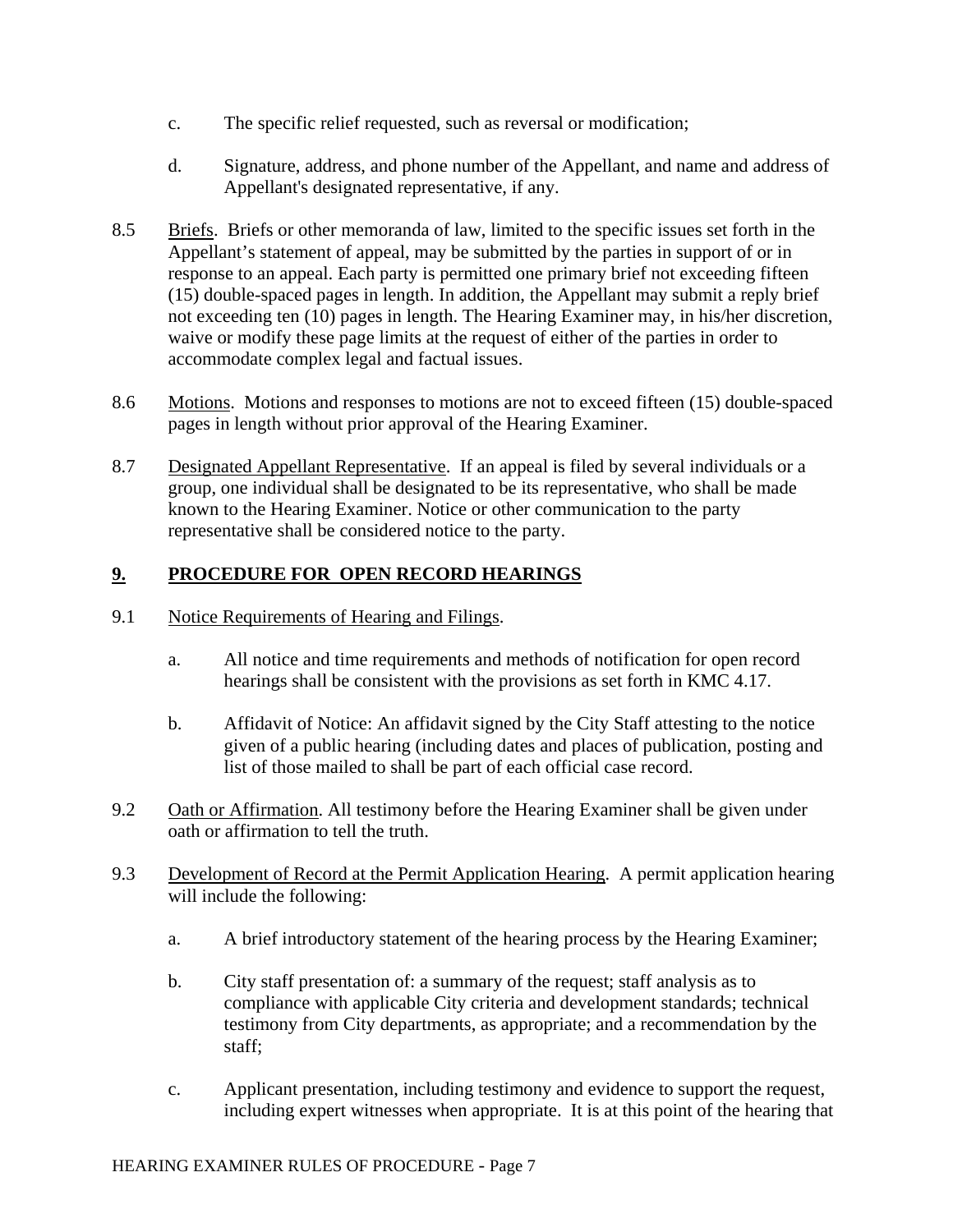the Applicant/Appellant presents comments and/or objections to the staff recommendation;

- d. Public testimony; and
- e. City staff's and Applicant's response to public testimony.
- 9.4 Content of the Record. The record of a permit application hearing conducted by the Hearing Examiner shall include (but is not necessarily limited to):
	- a. The application for permit and all items submitted in support of the application by the Applicant;
	- b.Departmental staff reports and supporting information;
	- c. All evidence received, including oral testimony given at the hearing and all documents admitted in evidence;
	- d. A statement of matters officially noticed;
	- e. An environmental determination made pursuant to the State Environmental Policy Act of 1971 (SEPA), as appropriate;
	- f. A recommendation by Community Planning Staff; and
	- g. The audio recording of the proceeding.
- 9.5 Content and Form of Staff Reports on Permit Applications. The staff report shall be distributed to the Hearing Examiner and the Applicant, and made available to the public, and shall include the following:
	- a. Names and addresses of the Applicant(s). If the Applicant is not the owner, the staff report must include documentation of the owner's permission to proceed with the proposal and a statement identifying the Applicant's property interest in the property;
	- b. A summary of the requested action, including citations to the ordinances applicable to the requested action;
	- c. The following information about the subject property:
		- 1. The address and legal description of the subject property;
		- 2. The zoning and Comprehensive Plan designations of the subject property;
		- 3. A description of existing development on the subject property;
		- 4. A description of surrounding land uses;
		- 5. Any scientific, environmental, or engineering information germane to the case; and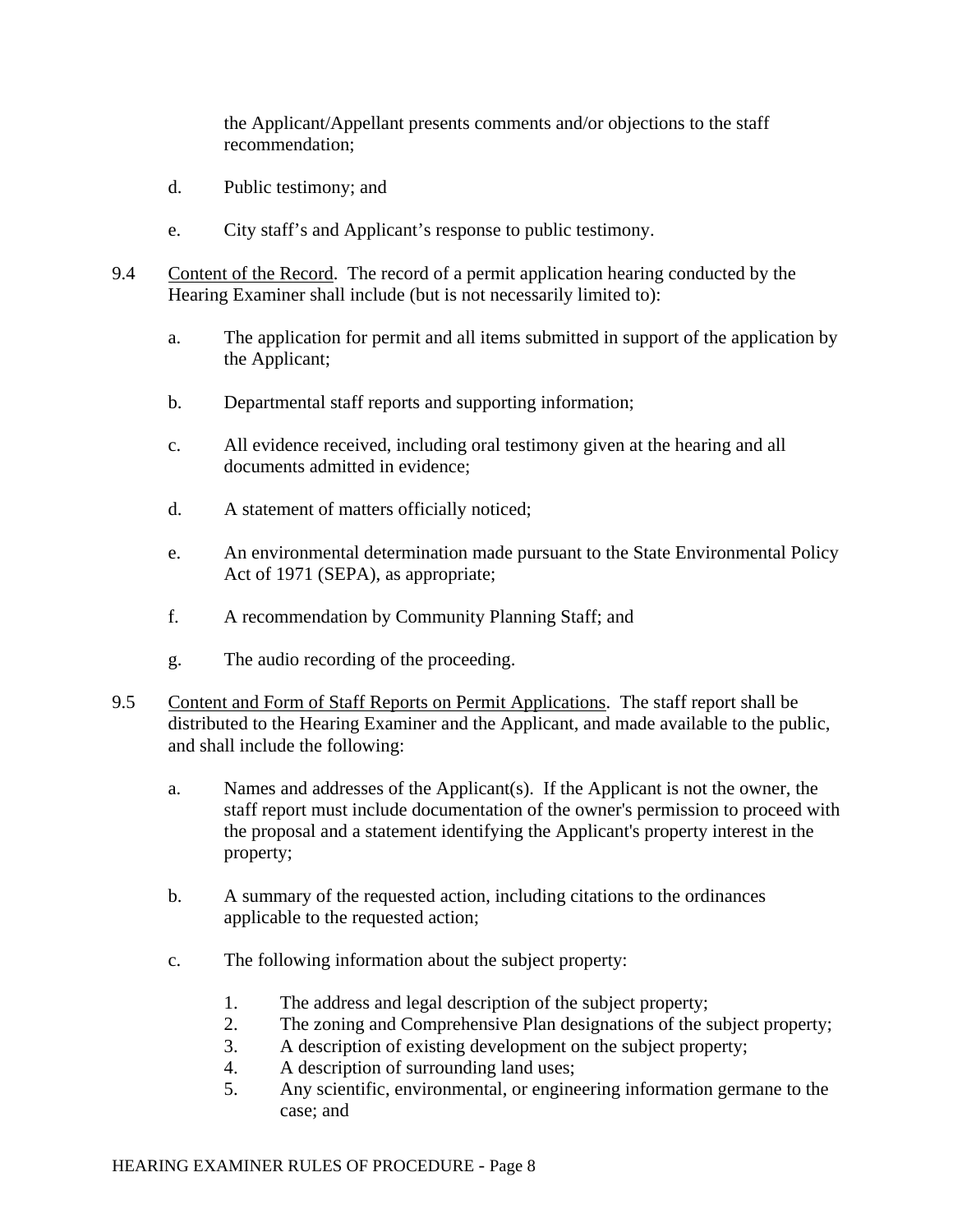- 6. A description of critical areas identified or suspected to exist on site;
- d. An in-depth analysis of the project's consistency with the criteria for approval. The Staff Report shall refer to all applicable ordinances wherever appropriate;
- e. A summary of the reports or recommendations of any other agencies, including City Departments and State reviewing agencies;
- f. Appropriate maps of the subject property. If photographs of the site are available, the Applicant is encouraged to provide color reproductions that shall be part of the staff report;
- g. The State Environmental Policy Act threshold determination, if any; and
- h. Staff's conclusions and recommendations, including any recommended conditions of approval.
- 9.6 Development of Record at an Appeal Hearing. Open record appeal hearings include, but are not limited to:
	- a. A brief introductory statement of the hearing process by the Hearing Examiner;
	- b. Background information provided by the departmental staff of the appealed administrative decision;
	- c. A detailed presentation by the Appellant, including witnesses and exhibits, if any, on the merits of the appeal from the Appellant;
	- d. Departmental staff response to Appellant's arguments, including witnesses and exhibits if any; and
	- e. Appellant's response.

#### 9.7 Continuances.

- a. By Hearing Examiner. During the course of proceedings, if the Hearing Examiner determines that more information is necessary in order to make a decision, or if he/she is unable to hear all testimony on the matter within a reasonable time, the hearing may be continued to a specified date. If the matter is continued to a specific time and place, and posted on the door of the hearing room, no further notice of that hearing need be published, posted, or mailed. Continuances shall be consistent with the provisions of KMC 4.02.010.
- b. At the Request of a Party. Any party of record may request continuance of a hearing. The request, if made prior to the hearing, must be in writing and state reasonable grounds for a continuance. A request for continuance made orally at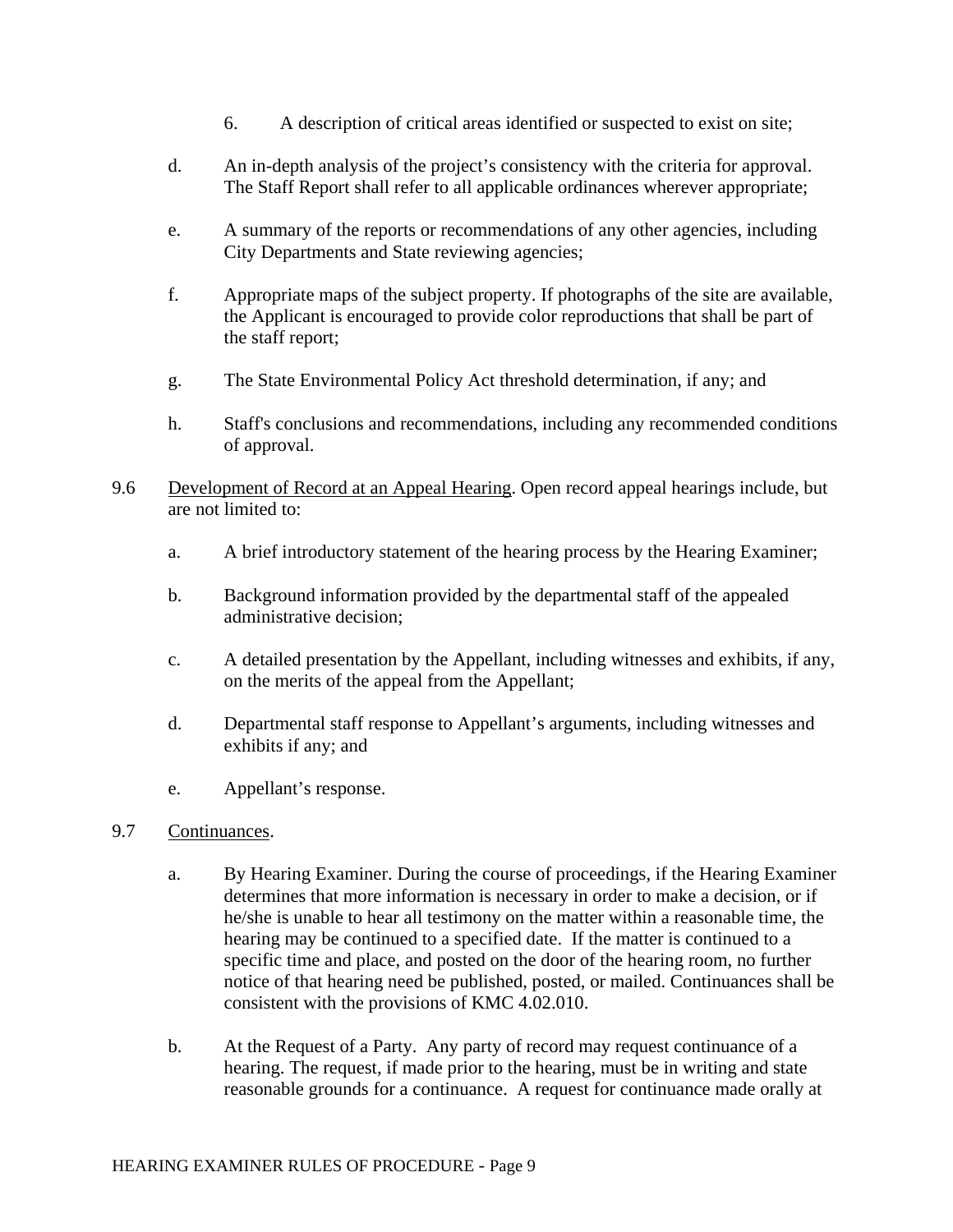hearing must be based on reasonable grounds. The Hearing Examiner shall have discretion to grant or deny any party's request for continuance.

#### 9.8 Evidence.

- a. Burden of Proof. In each proceeding, the Applicant/Appellant shall have the burden of proof to show compliance with applicable laws and regulations of Washington State and City of Kennewick.
- b. Admissibility. The Hearing Examiner shall have discretion on the admissibility of all evidence. Relevant evidence, including hearsay, shall be admitted if, according to the Examiner's judgment:
	- 1. It possesses probative value in determining compliance with applicable code criteria such as would be commonly accepted by reasonably prudent persons in the conduct of their affairs; and
	- 2. In the opinion of the Examiner, it is the best evidence reasonably obtainable, having due regard for its necessity, availability, and trustworthiness.
	- 3. In ruling on the admissibility of evidence, the Examiner shall give consideration to, but shall not be bound by the rules of evidence governing civil proceedings before the superior courts in the state of Washington. The Examiner shall exclude evidence that is excludable on the basis of evidentiary privilege in the courts of this state.
	- 4. If any party or interested person submits voluminous written material as evidence, the Hearing Examiner, at his/her discretion, can order the submitting party or interested person to provide an abbreviated summary statement of the documents with citations and/or table of contents.
- c. Objections to admissibility of evidence will be noted in the record. All parties will be allowed opportunity to make a record of evidence admitted or denied during the course of the hearing. This record may include offers of proof. The Hearing Examiner may grant continuing objections to lines of questioning and/or testimony that have been objected to.
- d. Copies.
	- 1. Documentary evidence may be received in the form of copies if the original is not readily available. At the Examiner's discretion, parties may be given an opportunity to compare the copy with the original upon request.
	- 2. Any party bringing documentary evidence to hearings should provide:
		- a. In permit application hearings, four (4) copies (one each for the official record, Examiner working copy, City Staff, and an extra for witness and/or public reference);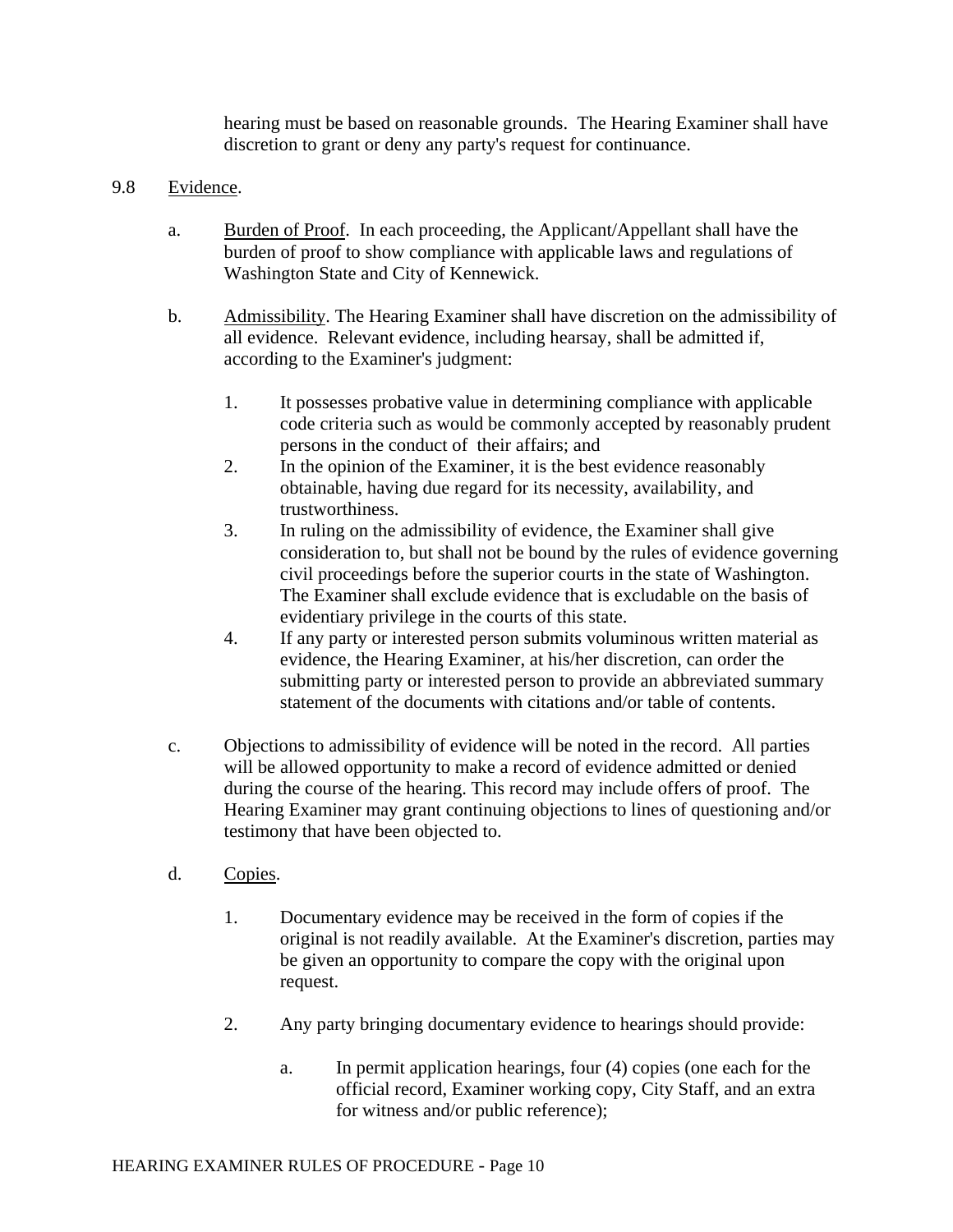- b. In appeal hearings, five (5) copies (one each for the official record, Examiner working copy, City Staff, the Applicant if different from Appellant, and an extra for witness and/or public reference).
- e. Judicial notice. The Hearing Examiner may take judicial notice of judicially cognizable facts, applicable federal and state laws, general, technical, or scientific facts within his or her specialized knowledge. The Hearing Examiner shall not take notice of disputed adjudicative facts.
- f. Record held open. The Hearing Examiner may request, on his/her own motion or at the request of a party, that a document to be submitted after adjournment of the hearing. In such cases, only those documents specifically requested by the Hearing Examiner on the record during public hearings shall be admitted.
- g. Submission of additional evidence after close of record. After the close of the record in a given matter, additional evidence may only be submitted upon one of the following:
	- 1. During deliberations, prior to issuance of a decision, the Examiner may reopen the record to receive specific information he/she has deemed necessary for the complete consideration of the matter.
	- 2. After the close of the record in a given matter, additional evidence may only be offered by a party upon a Request for Reconsideration. Only new evidence not available at the time of the public hearing will be considered, upon a showing of significant relevance and good cause for delay in its submission. All parties of record will be given notice of the Request for Reconsideration and granted an opportunity to review such evidence and submit rebuttal arguments.

### 9.9 Presence of Legal Counsel at Public Hearings

- a. Although representation by legal counsel is not required at the hearing, all parties participating in the hearing may be represented by legal counsel of their choice.
- b. At the request of any department and/or at discretion of the Hearing Examiner, a representative of the Kennewick City Attorney's Office may be present at public hearings to advise on matters of law and procedure.
- c. All forms of legal authority including briefs, staff reports, and other legal memoranda upon which a party of record will be relying or presenting at the hearing must be submitted to the Hearing Examiner's clerk at least one (1) week before the scheduled hearing date. The above-mentioned documents shall be available to the public at least one week before the hearing.

## **10. WITHDRAWAL**

### 10.1 Withdrawal of Permit Application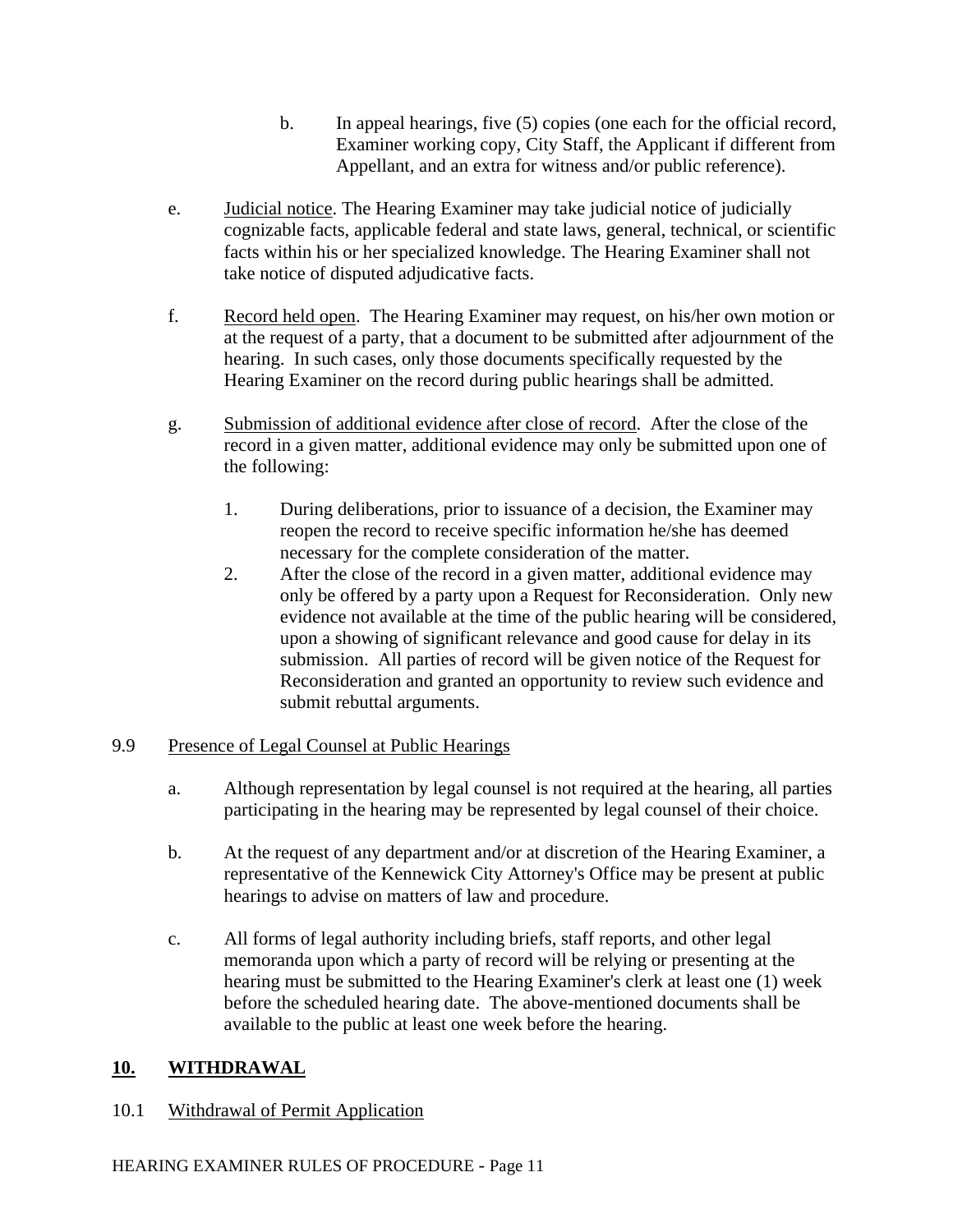If the Applicant notifies the City, prior to the public hearing, of an intent to withdraw the pending request for permit approval, the withdrawal shall be automatically permitted. If a request to withdraw an application is made at the public hearing or at any later time, the Hearing Examiner shall use discretion in allowing or disallowing the request.

#### 10.2 Withdrawal of Appeal

Any appeal may be withdrawn only by the Appellant. Where the appeal is filed by several persons or a group, withdrawal shall be made by the person designated as the party representative.

10.3 The Hearing Examiner may dismiss an appeal by an order of default where the Appellant, without good cause, fails to appear or is unprepared to proceed at a scheduled and properly noticed hearing.

### **11. DECISIONS**

#### 11.1 Written Decisions

A written report of findings, conclusions, and decision shall be issued and sent by City Staff to all parties of record. The Hearing Examiner decision shall be issued within ten (10) working days or within the time allowed by law or agreed to by the Applicant and City of Kennewick. The findings, conclusions, and decision shall indicate how the decision carries out the goals, policies and requirements of the KMC and other relevant laws and plans.

### 11.2 Content of Decision

At a minimum, each decision shall include the following:

- a. The nature and background of the proceeding, and a complete description of the record;
- b. Findings. The findings shall be a statement of the facts that are the basis of the conclusions and decision of the Examiner and shall be based exclusively on the evidence entered into the record and any matters officially noticed. The findings shall consist of concise statements of each fact found upon each contested issue. The source of each finding shall be identified.
- c. Conclusions. Whenever practical, the conclusions shall reference specific provisions of the law and regulations or both, together with reasons and precedents relied upon to support the same.
- d. Decision or order. The decision shall be based upon a consideration of the whole record and supported by reliable, probative and substantial evidence. All decisions may include conditions of approval.